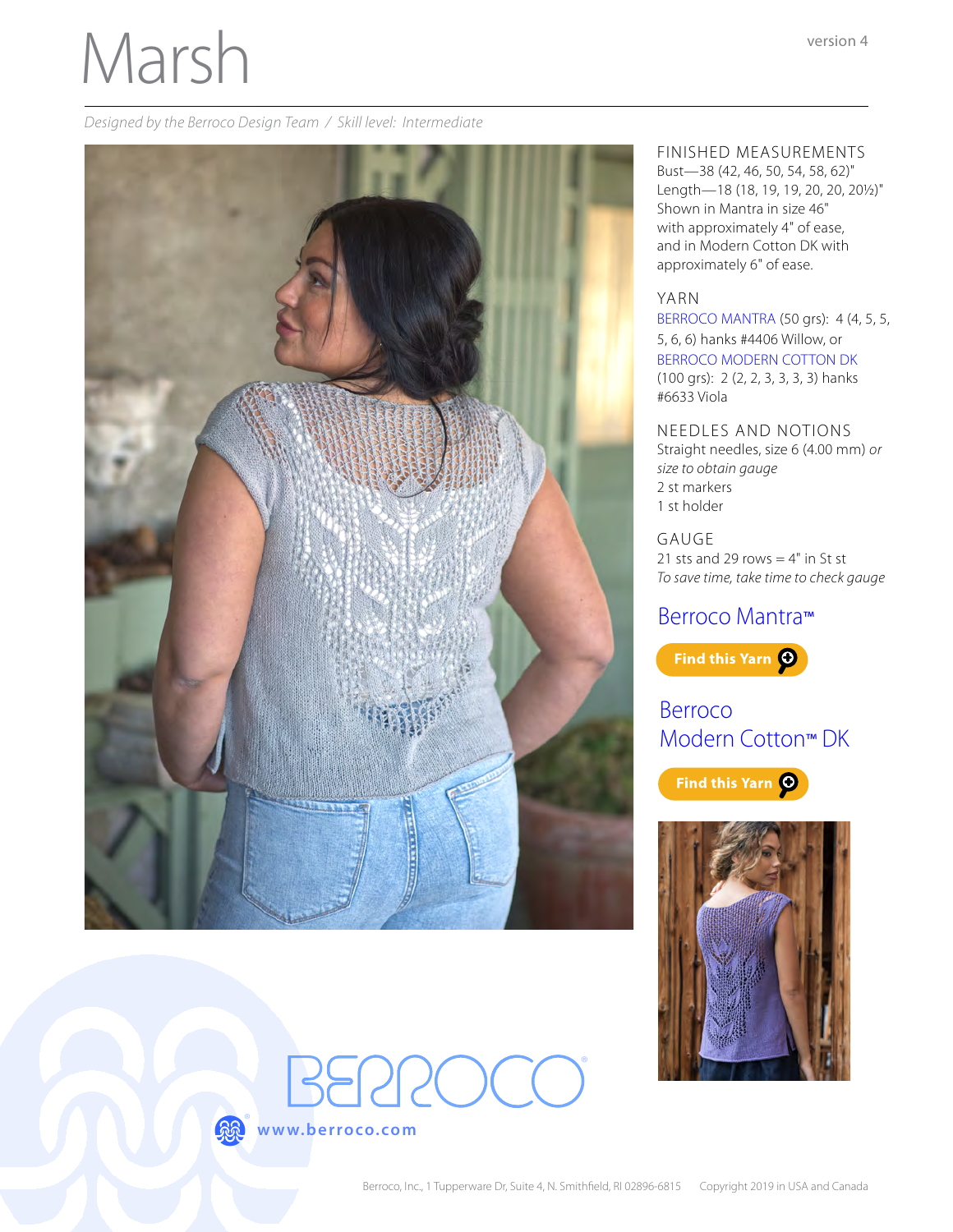*We recommend using yarns called for in our instructions. Every effort has been made to ensure that directions contained in this book are accurate and complete, however errors do occur. We cannot be responsible for variance of individual knitters, human or typographical errors.*

*All pattern PDFs are updated when corrections are made. In the event of finding an error, please make sure you've downloaded the most recent version.*

#### **NOTE**

When working the chart, if you have worked a double yo on the previous row, when working the next purl row, purl the first yo and knit the second.

#### FRONT

With straight needles, using long-tail method, cast on 99 (111, 121, 131, 141, 153, 163) sts. Begin with a purl row, work even in St st until piece measures 11" from beginning, end on WS. Mark beginning and end of last row for beginning of armholes. Work even until armholes measure 2 (2, 3, 3, 4, 4, 4½)" from markers, end on WS. Mark center st on last row.

Shape V-Neck: Next Row (RS): Knit to marked st, sl 49 (55, 60, 65, 70, 76, 81) sts just worked to holder for left shoulder; bind off center st, knit to end—

49 (55, 60, 65, 70, 76, 81) sts.

Right Shoulder: Purl 1 WS row.

Dec Row 1 (RS): K2, k3tog, knit to end—2 sts dec'd at neck. Rep Dec Row 1 every RS row 5 times more, end on WS—37 (43, 48, 53, 58, 64, 69) sts.

Dec Row 2 (RS): K2, k2tog, knit to end—1 st dec'd at neck. Rep Dec Row 2 every RS row 8 times more—28 (34, 39, 44, 49, 55, 60) sts. Work even until armhole measures 7 (7, 8, 8, 9, 9, 9½)", end on WS. Bind off knitwise.

Left Shoulder: Sl 49 (55, 60, 65, 70, 76, 81) sts from holder to straight needle. Join yarn to WS and purl 1 WS row. Dec Row 1 (RS): Knit to the last 5 sts, SSSK, k2-

2 sts dec'd at neck. Rep Dec Row 1 every RS row 5 times more, end on WS—37 (43, 48, 53, 58, 64, 69) sts.

Dec Row 2 (RS): Knit to the last 4 sts, SSK, k2—1 st dec'd at neck. Rep Dec Row 2 every RS row 8 times more—28 (34, 39, 44, 49, 55, 60) sts. Work even until armhole measures 7 (7, 8, 8, 9, 9, 9½)", end on WS. Bind off knitwise.

#### BACK

With straight needles, using long-tail method, cast on 99 (111, 121, 131, 141, 153, 163) sts. Begin with a purl row, work even in St st for 2 (2, 3, 3, 4, 4, 4½)", end on WS. Establish Chart: Row 1 (RS): K5 (11, 16, 21, 26, 32, 37), pm,



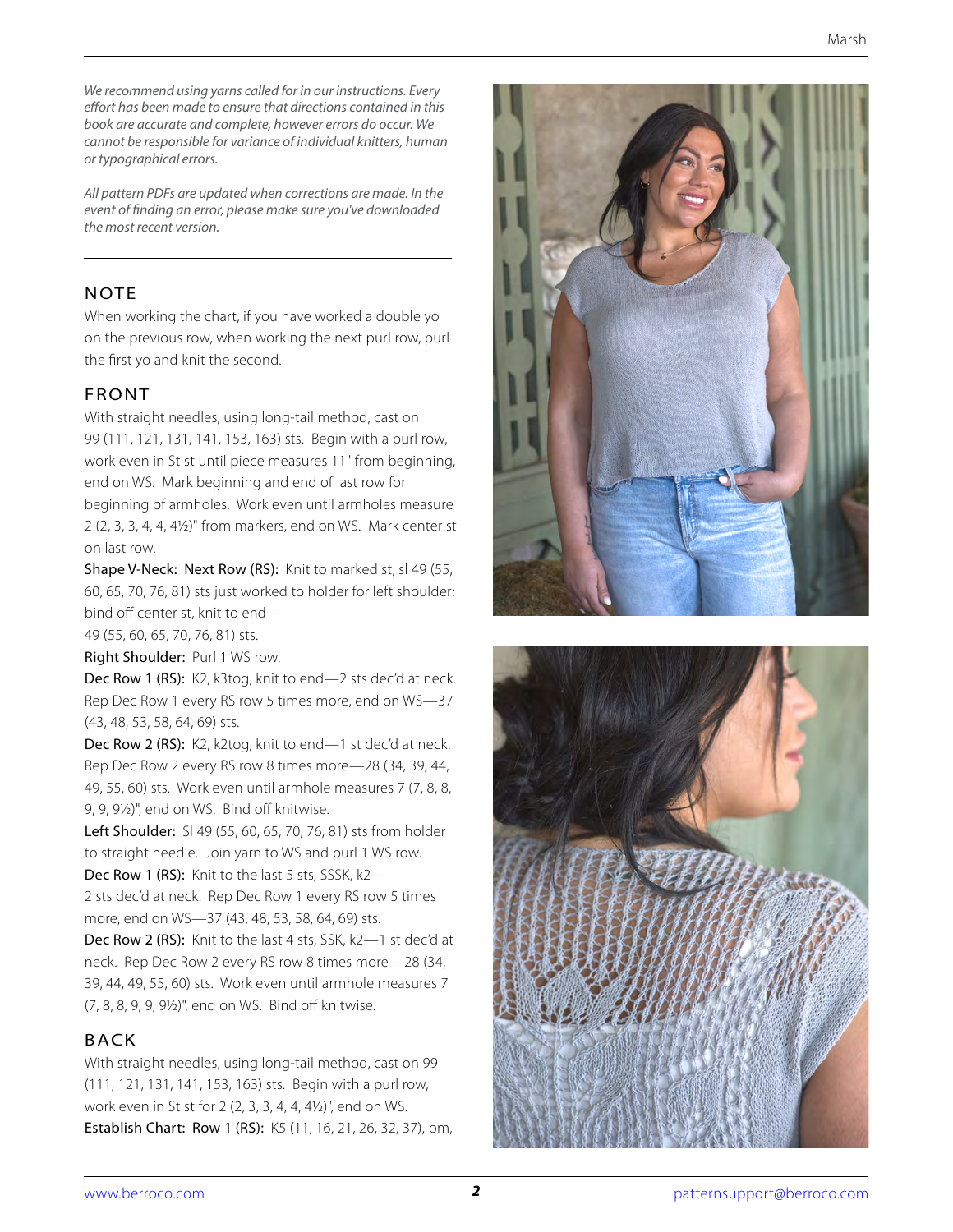work Row 1 of chart over 89 sts, pm, knit to end. Row 2: Purl to first marker, sm, work Row 2 of chart to last marker, sm, purl to end. Work even in pattern as established until 9 (9, 8, 8, 7, 7, 6½)" have been worked in chart and piece measures 11" from beginning, end on WS. Mark beginning and end of last row for beginning of armholes. Work even until Row 116 of chart has been completed, end on WS. Armholes should measure approximately 7 (7, 8, 8, 9, 9, 9½)". Bind off knitwise. Mark center 43 sts on boundoff edge for back neck; 28 (34, 39, 44, 49, 55, 60) sts for each shoulder.

#### FINISHING

Sew shoulder seams. Measure up 3" from lower edge on each side of back and front and mark for side slits. Sew side seams between lower and armhole markers. Weave in all ends and block as desired.





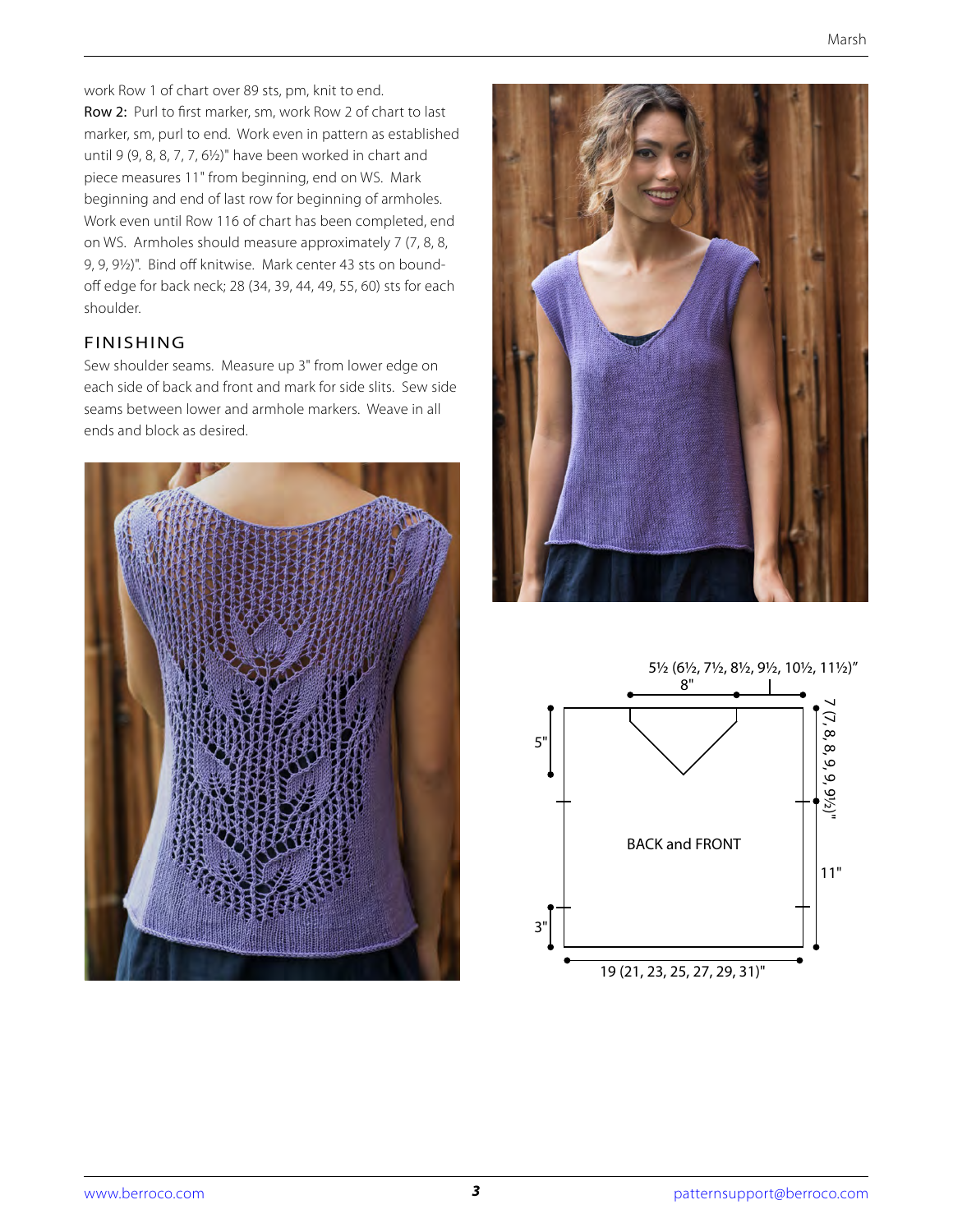| 114            |                                       |                                             |                                                                     |                                                                                                                                      |                                                                                       |                                                                 |                                     |                               |    |
|----------------|---------------------------------------|---------------------------------------------|---------------------------------------------------------------------|--------------------------------------------------------------------------------------------------------------------------------------|---------------------------------------------------------------------------------------|-----------------------------------------------------------------|-------------------------------------|-------------------------------|----|
| 112            | <b>OMO</b>                            |                                             | ioiaioi                                                             | <b>OMO</b><br> O M O                                                                                                                 | IOIMIOI<br> O M O                                                                     | O M O <br> O M O <br><b>TOTATOL</b>                             |                                     |                               |    |
|                | ଧାଠାଠା<br><b>TOIAIO</b>               |                                             | O  M O                                                              | O M O <br>이시아 이시아                                                                                                                    | 이시아 이시아                                                                               | 이시아  이시아                                                        | O M O                               | RIQI IQIAIQ                   |    |
| 110            |                                       |                                             | IOIMIOI<br>101.A101                                                 | <b>OIMOI</b><br> O M O                                                                                                               | $ O M O $ $ O M O $                                                                   | O M O <br> O M O                                                |                                     | 이시이 이이저                       |    |
| 108            |                                       |                                             |                                                                     |                                                                                                                                      |                                                                                       |                                                                 |                                     | $\bullet$                     |    |
| 106            | ∖⊳∣ol                                 |                                             | O M O                                                               | O M O <br> 이시이  이시이                                                                                                                  | 이시아  이시아                                                                              | O M O <br> O M O                                                |                                     | 이시이<br>$ O O \mathcal{A} $    |    |
| 104            |                                       |                                             |                                                                     | O M O <br>10 M O                                                                                                                     | O A O   O A O                                                                         | O M O                                                           |                                     |                               |    |
|                |                                       |                                             | 10 M O                                                              | 1017101<br>0 M O                                                                                                                     | IOIMIOI<br> O M O <br>IOIAIO                                                          | 10 M O                                                          |                                     | 10181012                      |    |
| 102            |                                       |                                             | OIMO<br>IOIAIO.                                                     | IOIMIOI<br>IOIAIO                                                                                                                    | 101.AIOI<br>IOIMIOI                                                                   | 101.AIOI                                                        |                                     |                               |    |
| 100            |                                       |                                             |                                                                     |                                                                                                                                      |                                                                                       |                                                                 |                                     |                               |    |
|                | $\circ$<br>$\circ$                    |                                             | IOIMIO                                                              | O M O <br> O M O                                                                                                                     | 101 A 101<br> O M O                                                                   | 101 A 101<br>10 M O                                             |                                     |                               |    |
|                |                                       |                                             | 10 M O<br>1017101                                                   | 10 M O<br>101.A101                                                                                                                   | 101701<br> O M O                                                                      | 101 M O I<br>10 M O                                             |                                     |                               |    |
|                |                                       |                                             | O M O <br><b>OMO</b>                                                | 10 M O<br>0 M O                                                                                                                      | 101 M OI<br> O M O <br><b>OMO</b>                                                     | <b>IOIMOI</b><br>10 M O                                         | O M O <br>∕ାଠା∆ାଠ                   |                               |    |
|                | 10 M O<br> O M O                      | IOIOIMOI IOIMOI                             | 1018101<br>10 M O I<br>101 M O I                                    | O M O <br>10 M O                                                                                                                     | 10 M O I<br>101 N 101                                                                 | 이시아  이시아<br>∣O∣∧∣O                                              | 101MO1                              | ○ ႔ ○ ○ / ○ /                 |    |
|                |                                       |                                             |                                                                     |                                                                                                                                      |                                                                                       |                                                                 |                                     |                               |    |
|                | 이시이<br><b>OMOI</b><br>IOIAIOI         | O   A<br> O M O                             | O M O <br> O M O                                                    | O M O <br> O M O                                                                                                                     | O M O <br>이시아 이시아                                                                     | 이시아  이시아                                                        | O M O <br><b>TOTATOL</b>            |                               |    |
|                | O M O                                 | O M O <br> O M O                            | O M O <br> O M O <br> O M O                                         | O M O <br> O M O                                                                                                                     | 이시이  이시이                                                                              | O M O <br>  O   A  O   O   A  O                                 | O M O                               |                               |    |
|                | O M O <br><b>IOIAIOI</b>              | 10 M O I<br>101 M 101                       | $ O $ $\Lambda$ $ O $ $\setminus$ $ O $<br>$ O M O \sqrt{ O }$      |                                                                                                                                      | 이시아 이시아 이시아 아시아이                                                                      | │이 ⁄│이 시 이                                                      | O M O <br>10 M O                    | OIMOI                         |    |
|                | O M O <br>IOIAIOI                     | O M O <br> O M O                            | O M O <br> O M O <br>101 M 101                                      | . O <br> O /                                                                                                                         | $\sim$ 0 $\,$<br> O /                                                                 | IOI NOI<br> O M O <br> O M O                                    | O M O <br>IOIAIO                    |                               |    |
|                | 10  <br> O M O <br> O M O             | O M O <br> O M O                            | O M O <br>IOI<br>√ା∧ାଠା                                             | $\mathbb{N}^{\mathsf{o}\mathsf{l}}$<br> 0 /                                                                                          | $\mathbb{N}$ 이<br> 0 /                                                                | o a o / o  o a o                                                | <b>TOIAIOI</b><br><b>TOIATOI</b>    | OIMO<br>OIMO                  |    |
|                |                                       |                                             |                                                                     |                                                                                                                                      |                                                                                       |                                                                 |                                     |                               |    |
|                | 이시이<br>IOIMIOI                        | O M O <br> O M O                            | O M O <br> O M O <br> O M O                                         | ∣0 ∕                                                                                                                                 | $\bigwedge$ o $\big $                                                                 | O M O <br> O M O <br> O M O                                     | O M O <br><b>IOIAIO</b>             | IOI AI                        |    |
|                | O M O <br>1017101                     | ା∧ାଠା<br> O M O                             | O M O <br> O M O / O                                                |                                                                                                                                      |                                                                                       | 0 \0 ^ 0   0 ^ 0                                                | O M O <br> O M O                    | 10 M O                        |    |
|                | 이시이<br> O M O                         | O M O <br> O M O                            | $ O $ $\Lambda$ $ O \searrow  O $ $\angle$ $ O $<br>$ O \Lambda O $ |                                                                                                                                      |                                                                                       | 0 10 0 10 10 10 10                                              | O M O                               | 이시아 이시아                       |    |
|                | 이시아기아<br>$ \lambda $ 이이               | O M O <br> O M O                            | ⊥⊥⊺•⊺<br>$ \lambda $ o $ \circ $ $\lambda$<br> O M O                | 0 <br>10                                                                                                                             | lol                                                                                   | ᄉ│ㅇ│ㅇ│ㅅ│<br> O M O                                              |                                     |                               |    |
|                | O  10  0  0                           | $\bullet$ $\vdash$<br>$\sim$ 00 000 000 000 |                                                                     | $\overline{\mathbb{Q}}$<br> O                                                                                                        | $ 0 $ $ 0 $<br>시이이자                                                                   | $\sim$ 0 $\sim$                                                 | 이시아 이시아 이어서                         | O M O <br>$\circ$             |    |
|                |                                       |                                             |                                                                     | $\begin{array}{c c c c c} \hline \bullet & \bullet & \bullet \\ \hline \bullet \circ \circ \ast & \circ \circ \\ \hline \end{array}$ | $\left  \bullet \right $                                                              |                                                                 | $\bullet$                           |                               |    |
|                | 이시아기아                                 | ା∧∣ାଠା                                      |                                                                     | -   ●                                                                                                                                | ★০০★<br> O O <br>$  \bullet  $ $ $                                                    | O M O                                                           | $ O V O $ $ O O V $<br>۱۰           | O \ O A C                     |    |
|                | 이 이시아                                 |                                             |                                                                     | $ \lambda $ 이이 $ \lambda $ 이<br>$  \bullet  $                                                                                        | $ 0 / 0 0 $ 사<br>⊡•⊥                                                                  | $\sim$<br>TO   A   O                                            | $ O O \lambda$<br>$\bullet$         | O M O<br>-lo                  |    |
|                | ଠ ∧ ଠ  ∕  ଠ                           |                                             | <u>   기이이   이 게이</u>                                                |                                                                                                                                      | O O M O O                                                                             | O M O                                                           | $ O O \lambda$                      | $ O  \setminus  O $ and $ O $ |    |
|                | $ O M O \lambda$<br>.lol              |                                             | $ O / \lambda $<br> O A O                                           | $ O $ $ O $                                                                                                                          | O M O<br>۱o                                                                           | ାଠା∡ା<br> O M O                                                 |                                     | ≮IOI∧IO                       |    |
|                | O M O <br> O \ O }                    | ΙO                                          | O M O <br> O A O                                                    | O <br>$\circ$                                                                                                                        | O M O <br> O                                                                          | ାଠା∧ାଠ<br> O M O                                                |                                     | O  M C                        |    |
|                |                                       |                                             |                                                                     |                                                                                                                                      |                                                                                       |                                                                 |                                     |                               |    |
|                | 이시이                                   |                                             | O M O<br> 0  0  \ 0                                                 |                                                                                                                                      | O <br> O M O <br>lo                                                                   | <b>IOIAIOI</b><br>$ O / O $ $M O$                               |                                     |                               |    |
|                |                                       |                                             | O M O <br>101 A 101                                                 |                                                                                                                                      | O M O <br> O                                                                          | ᄉᆝᇰᆝᄉᆝᆼ                                                         | 101 M O I<br>$ O $ aio              |                               |    |
|                |                                       |                                             | <b>TOIAIO</b>                                                       |                                                                                                                                      | ଠ ∧ ଠ <br><b>TOIAIOI</b><br>IOIAIO                                                    |                                                                 | ⁄IOI∧IOIOI                          |                               |    |
|                |                                       |                                             | O M O                                                               | <b>TOTATO</b>                                                                                                                        | 10 M O                                                                                | O M O <br> O M O                                                | ∣⊙∣∧                                |                               |    |
|                |                                       | OIMO                                        | ⊣∙<br>$ \lambda $ 이이 $ \lambda $ 이                                  | O M O <br><b>OMO</b>                                                                                                                 | 101 A 101<br><b>IOIAIOI</b>                                                           | 1●1<br>$ 0 / 0 0 $ a<br>101 A 101                               | $ O  \setminus  O $ $M O $<br>O M O |                               |    |
|                |                                       |                                             | l o                                                                 |                                                                                                                                      |                                                                                       | $\bullet$<br>10171014                                           |                                     |                               |    |
|                |                                       | OIMO                                        | ΙOΙ                                                                 | O \ O                                                                                                                                | 10 M 10                                                                               |                                                                 |                                     |                               |    |
|                |                                       |                                             |                                                                     | lo.<br>0 M O                                                                                                                         |                                                                                       |                                                                 |                                     |                               |    |
|                |                                       | OIMO                                        | O A O                                                               |                                                                                                                                      |                                                                                       |                                                                 |                                     |                               |    |
|                |                                       | ○ ∧ ○ / ○                                   |                                                                     |                                                                                                                                      | O M O<br>0 100                                                                        |                                                                 |                                     |                               |    |
|                |                                       |                                             | ∣ଠା∆∣ଠା≽                                                            | OIMON                                                                                                                                |                                                                                       |                                                                 |                                     |                               |    |
|                |                                       | lol<br> O  M   O                            | 0 <br>$\circ$                                                       | O M O                                                                                                                                | ○ ∧ ○                                                                                 | $\circ$<br>$\circ$                                              |                                     |                               |    |
| 40             |                                       |                                             | $ O M O \lambda$                                                    |                                                                                                                                      | O M O                                                                                 | ା∧∣ଠା⊼                                                          | ∣ା∆∣ା<br> 0                         |                               |    |
| 38             |                                       | O A O   O A O                               | O V O V <br> O                                                      | O <br>$ O $ $\Lambda$ $ O $                                                                                                          | 이기이시아                                                                                 | o   o <br>ᄉᅌᄉ                                                   | $ O M O $ $ O M O $                 |                               | 39 |
| 36             |                                       | 이시아                                         | O M O <br>$ O M O \lambda O $                                       | 0 YO 0 YO<br> 0 <br>$ \bullet $                                                                                                      | O M O <br> 0 <br>l.                                                                   | OKO ONOXO                                                       | O M O                               |                               | 37 |
|                |                                       |                                             | ା∧ାଠା<br> O M O <br> O M O                                          |                                                                                                                                      | \ ㅇ ㅇ ㅆ ㅇ \ ㅇ   ㅇ / ㅇ ㅆ ㅇ ㅇ /                                                         | $ O M O $ $ O M O $<br> O M O                                   |                                     |                               | 35 |
| 34             |                                       | N01                                         | O M O <br> O M O                                                    | O M O <br>OMO OMO                                                                                                                    |                                                                                       | <b>OMO OWO</b>                                                  | 0 /                                 |                               | 33 |
| 32             | <b>KEY TO CHART</b>                   |                                             | OMO OMO<br> ○ ∧ ○                                                   | 이시아 이시아                                                                                                                              | ○ ∧ ○ <br> O M O                                                                      | $ 0 \Lambda 0 $<br> O M O <br> O M O                            |                                     |                               | 31 |
| 30             |                                       |                                             | I۰                                                                  |                                                                                                                                      |                                                                                       | $ \bullet $                                                     |                                     |                               |    |
| $28\,$         | knit on RS; purl on WS                | 10 I                                        | $ 0 $ alol $ 0 $ alol $ 0 $                                         | $ O $ $M$ $ O $ $ O $ $M$ $ O $<br>$ \bullet $                                                                                       | 이시아 이기이어서                                                                             | $ 0\rangle$ $ 0\rangle$ $ 0\rangle$<br>$\left  \bullet \right $ | 0 /                                 |                               | 29 |
| $26\,$         | purl on RS; knit on WS<br>$ \bullet $ |                                             | 이시아 이시아                                                             | ∣∙∣                                                                                                                                  | $\sim$ 100 $\sim$ 10 $\sim$ 100 $\sim$ 100 $\sim$ 1000 $\sim$<br>⊣∙⊦                  | 이시아 이시아                                                         |                                     |                               | 27 |
|                |                                       |                                             | 시이  이씨이기이                                                           |                                                                                                                                      | $\sim$  0 $\sim$  0 $\sim$  0 $\sim$  0 $\sim$  0 $\sim$  0                           | $\circ$ $\circ$ $\circ$ $\circ$ $\circ$ $\circ$ $\circ$         |                                     |                               | 25 |
| 24             | yarn over<br>$\boxed{\circ}$          |                                             | $ O M O $ $ O M O $                                                 | $ \bullet $                                                                                                                          | $\vert \vert \bullet \vert$                                                           | $\circ \sim \circ \sim$                                         |                                     |                               | 23 |
|                | $\vert\angle\vert$<br>k2tog           |                                             | 시아  아시아기아                                                           | $ \bullet $                                                                                                                          | - -<br>∠∣⊙∣⊙∣∧∣⊙∣⊘                                                                    | $O[\triangle] \cup O[\triangle]$                                | O /                                 |                               | 21 |
|                |                                       |                                             |                                                                     |                                                                                                                                      |                                                                                       |                                                                 |                                     |                               |    |
| 18             | SSK<br>$\boxed{\sum}$                 |                                             | 이시아 이시아                                                             | o <br> 0                                                                                                                             | O M O <br> o                                                                          | 시아시아 이사야<br>ΙO                                                  |                                     |                               | 19 |
| 16             | $\boxed{\lambda}$<br>SSSK             |                                             | 이시이<br>$ O M O \lambda$                                             | $ \circ $<br> 0                                                                                                                      | <u>이시아</u><br>$ \circ $<br>$ 0\rangle$                                                | 시이시이<br> O M O                                                  |                                     |                               | 17 |
|                | $\boxed{\mathbb{A}}$<br>CDD           |                                             | $\circ$ $\wedge$ $\circ$<br>$ 0 \mathbb{A} 0 \mathbb{A} $           | 0 <br> 0                                                                                                                             | O M O <br>$\circ$ $\circ$                                                             | ∣∞∣∧∣⊙∣<br> O M O                                               |                                     |                               | 15 |
|                |                                       |                                             | O M O                                                               | $ 0 $ a $ 0 $ a<br> 0                                                                                                                | ାଧା⊙ା<br>$ 0  \vee  0  \vee  0 $<br> 0                                                | $\circ$ $\wedge$ $\circ$                                        |                                     |                               | 13 |
| 12             | k3tog<br>$\vert\pi\vert$              |                                             | 이시아                                                                 | $\bullet$<br> O M O                                                                                                                  | ● <br>$\big \bigvee\bigcirc\bigcirc\bigwedge\bigcirc\bigcirc\big \bigwedge$<br> O M O | O M O                                                           |                                     |                               | 11 |
| 10             |                                       |                                             |                                                                     | O M O <br> O M O                                                                                                                     | $ O M O $ $ O M O $<br> O M O                                                         |                                                                 |                                     |                               |    |
| 8              |                                       |                                             |                                                                     |                                                                                                                                      |                                                                                       |                                                                 |                                     |                               |    |
|                |                                       |                                             |                                                                     | $ 0 \mathbb{A} 0 $                                                                                                                   | O M O                                                                                 |                                                                 |                                     |                               |    |
|                |                                       |                                             |                                                                     | 이시아                                                                                                                                  | $ 0 \mathsf{M} 0 $ $ 0 \mathsf{M} 0 $                                                 |                                                                 |                                     |                               |    |
|                |                                       |                                             |                                                                     |                                                                                                                                      | <u> ○ ∧ ○   ○ ∧ ○ </u>                                                                |                                                                 |                                     |                               |    |
| $\overline{2}$ |                                       |                                             |                                                                     |                                                                                                                                      | O M O                                                                                 |                                                                 |                                     |                               |    |